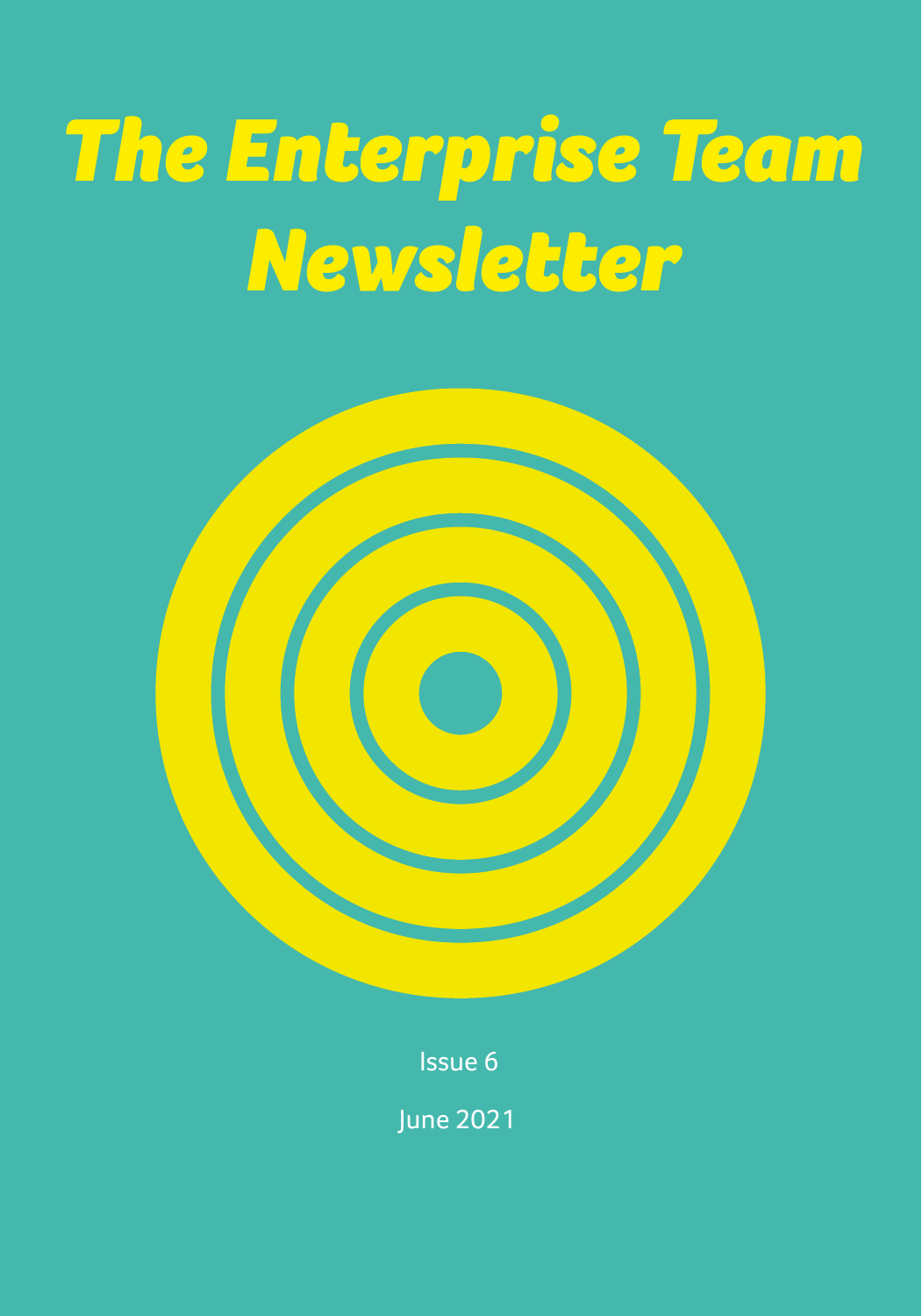# *News From The Team*

### **A Fond Farewell**

This month we are unfortunately having to say a very fond farewell to two amazing Enterprise Team colleagues.

Paul Greetham has supported countless students and recent graduates over his 18 years at the University of Huddersfield; initially as part of the Business Mine, which later evolved into the Enterprise Team in 2012. With his wealth of experience, and dedication to enabling clients to shape their ideas into businesses, Paul will be sadly missed by colleagues and clients alike. Recognised by a National Enterprise Educator Award for his Business Advisor skills and impact in 2016, we wish Paul all the very best for his retirement and hopefully, the opportunity to take even more holidays!

Jacob (Jake) Mawhinney joined the Enterprise Team in 2019 on placement with us as our Marketing Assistant. Utilising the learning from his marketing degree and combining it literally with his 'student voice', he has helped enormously with engaging a wider student audience and raising awareness of the Enterprise Team's services. Jake's positive approach and willingness to develop and utilise new skills, has I'm sure, played a part in him securing his first graduate role, commencing next month in a Global Recruitment Agency, based in Leeds. We will be sad to see Jake leave, but wish him the very best of luck as he takes the first important step in his post-university career.

We wish Paul and Jake all the very best for the future and look forward to hearing about their next adventures.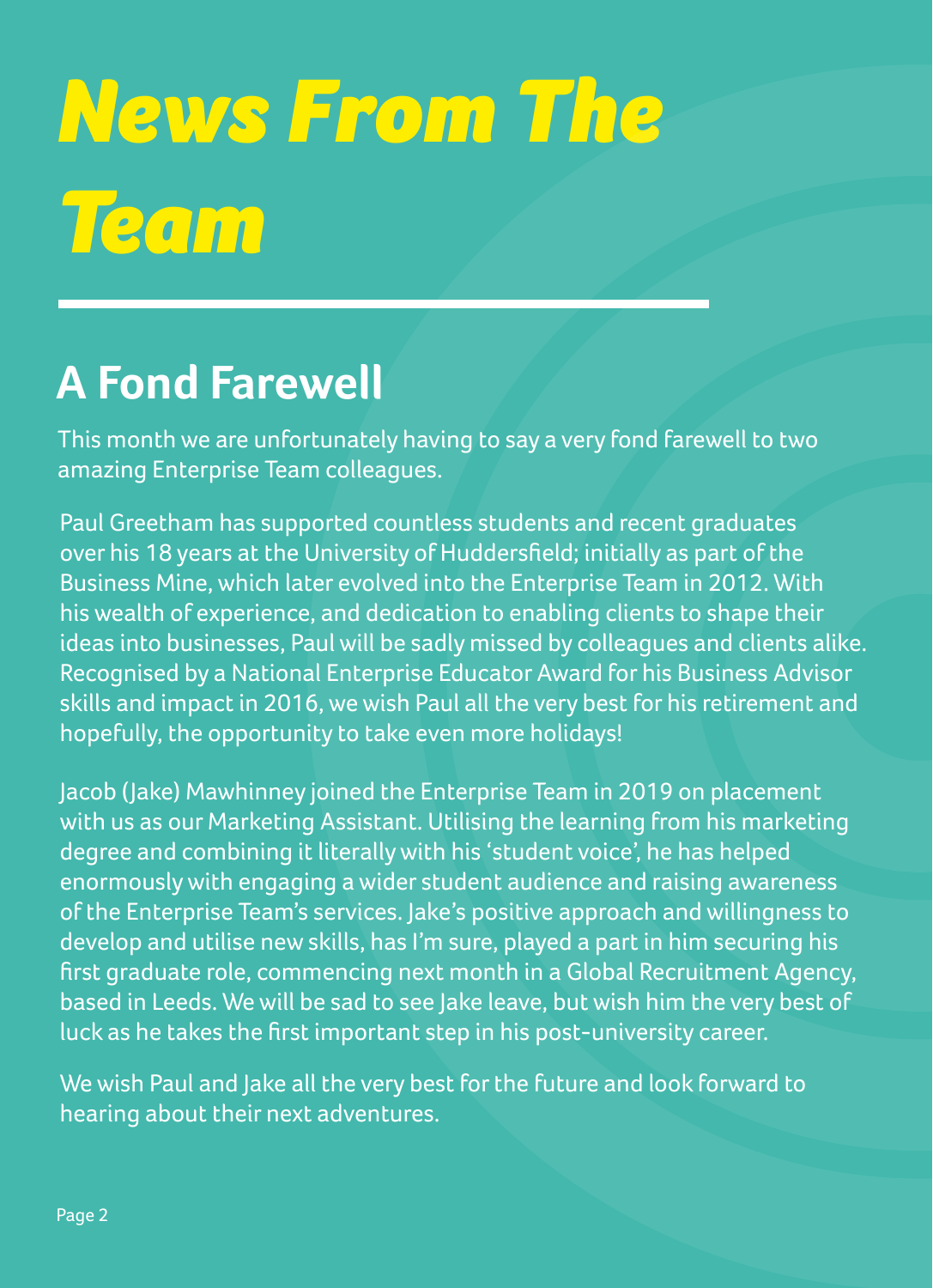# *Enterprise Placement Year 2020/21*

### **More Challenging Still!**

Undertaking an [Enterprise Placement Year i](https://students.hud.ac.uk/opportunities/enterprise/placement-year/)s a challenging option for any student; moving from being quite strictly timetabled and directed, to suddenly being responsible for their own direction and motivation. Whilst the Enterprise Team does everything they can as a team to be supportive, and to provide a firm foundation and structure, the success or otherwise of an EPY, lies very much in the individual's hands.

Around this time last year, I wrote to the EPY cohort of 2019/20, and congratulated them on coping with Covid-19 and the shift from working face to face, to then having to return home and work remotely. This year, the 2020/21 EPY cohort's experience can be argued to have been even more challenging. I still have to remind myself that as they were assessed for suitability for the programme online, and have engaged with the team only by remote learning, my colleagues and I have never met any of these 19 talented students in person!

Many have had to adapt and pivot their business ideas to reflect the ongoing situation. Most of have had to work from parental homes and perhaps be faced with less-than-ideal study conditions, as everyone competes for space and wifi! Everyone will have had personal circumstances/difficulties to manage; both Covid and non-Covid related. Yet this exceptional group of students have remained committed to their placement experience, and to their business opportunities.

I know that I can speak on behalf of the whole Enterprise Team in saying that we will remember you all as being an exceptional group of students, and that regardless of your chosen future pathways following your final year of UG study, we have every confidence that we will continue to hear positive things about each and every member of the group.

Philip Clegg - Head of Enterprise & Entrepreneurship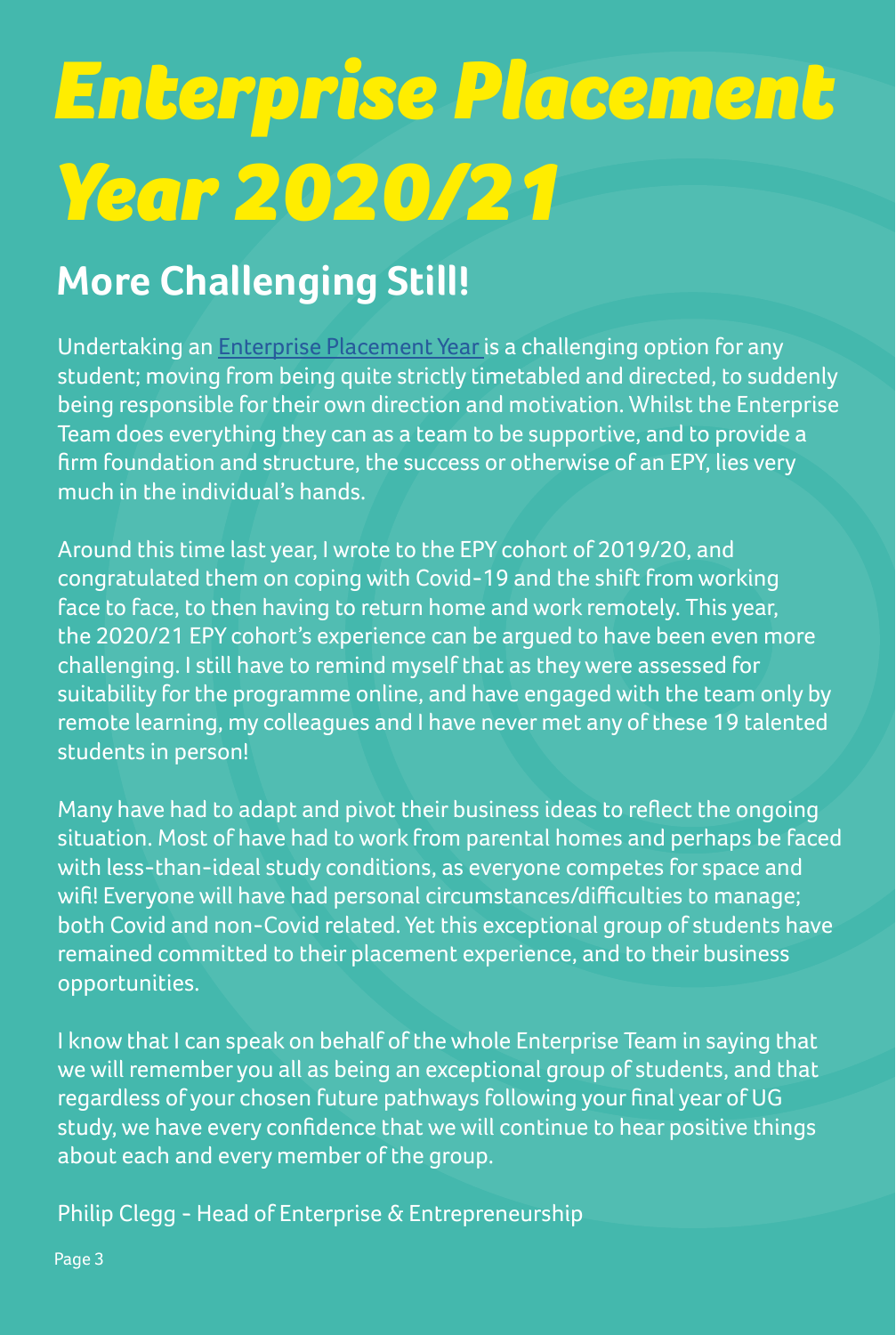## *Boot Camp Helps To Kick Start Huddersfield's Entrepreneurs Businesses*

Enterprising students and graduates from the University of Huddersfield gathered virtually to plan and develop their business ideas, in an event sponsored by Santander Universities, and organised by the University's Enterprise Team.

Over 20 delegates attended a four day Business [Boot Camp](https://students.hud.ac.uk/opportunities/enterprise/workshops/businessbootcamp) from 1 to 4 June which included specialist workshops led by experts in pitching, finance, marketing, branding and intellectual property. A big thank you goes out to our Friends of the Enterprise Team for delivering inspiring, engaging workshops and 'Ask the Expert' sessions throughout the week:

- Enterprise Evolution The Bigger Boat KC Communications
- Sheards Accountants Eaton Smith Solicitors Justo Associates
- Scriba PR Startling Ideas RIUT Bags

Reflecting on Boot Camp, one attendee said "I loved the fast-paced nature of the days - they kept me engaged and I felt like my days had been fulfilled. I have learnt a huge amount of skills and knowledge to take forward". Another delegate advised students considering starting their own businesses "I highly recommend that you attend, no matter what stage you are at within your business, we should always be willing to learn".

The week concluded with a pitching competition. Delegates presented 3-minute pitches to our judging panel Damien Mullany, Santander Universities Relationship Manager, Kirstie Wilson from public relations consultancy [Scriba](https://scribapr.com/)  [PR](https://scribapr.com/), and Sarah Giblin, Founder of [RIUT Bags.](https://www.riut.co.uk/)

Nicola Walker, Enterprise Coordinator at the University of Huddersfield said, "We are so proud to have hosted a virtual Boot Camp. The event gives enterprising students and graduates an inspirational environment in which they can explore and develop their business ideas. They leave the camp equipped with a wealth of knowledge to help them on their journey into business. Whilst we would have much preferred to have run the event in person on campus, the week has been a big success"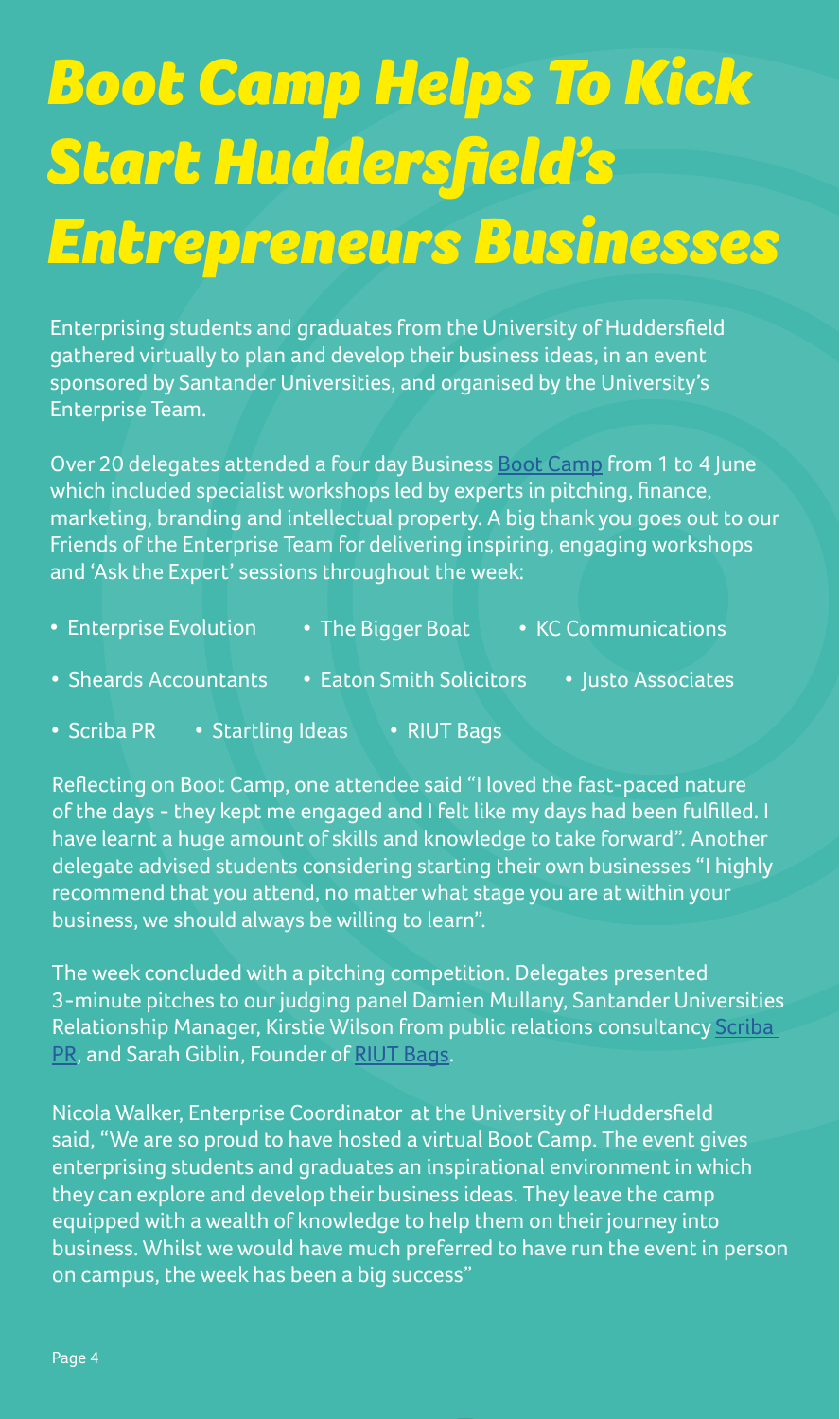## *Warm Start For ICE+ Programme Melts Expectations*

Following a successful bid to the Office for Students and Research England, we launched the [Innovation Creative Exchange Plus \(ICE+\)](https://students.hud.ac.uk/opportunities/enterprise/projects/ice/) programme in September 2020, an interdisciplinary enterprise and employability initiative, which provides opportunities for students (undergraduate and postgraduate) to engage in real-world challenges, posed by external businesses.

The two-year project will enable interdisciplinary student teams to be supported in the development of potentially innovative solutions and concepts, and then to pitch their proposals back to the external organisation. Teams with the best proposals are offered short, paid placements with the external organisation, to further develop or implement those ideas, and to gain industry-based experience.

Three ICE+ challenges have taken place to date, including an initial challenge with [Gekco,](https://www.gekco.uk/) developing their corporate social responsibility policy, followed by one with [Rugby League Cares](https://www.rugbyleaguecares.org/) linked to the plans for a Rugby League Museum at the George Hotel.

The next challenge on July 7th will be supporting [One-Community](http://1community.org.uk/), followed by a postgraduate researcher specific event in October. Please check our ICE+ web [page](https://students.hud.ac.uk/opportunities/enterprise/projects/ice/) for more details.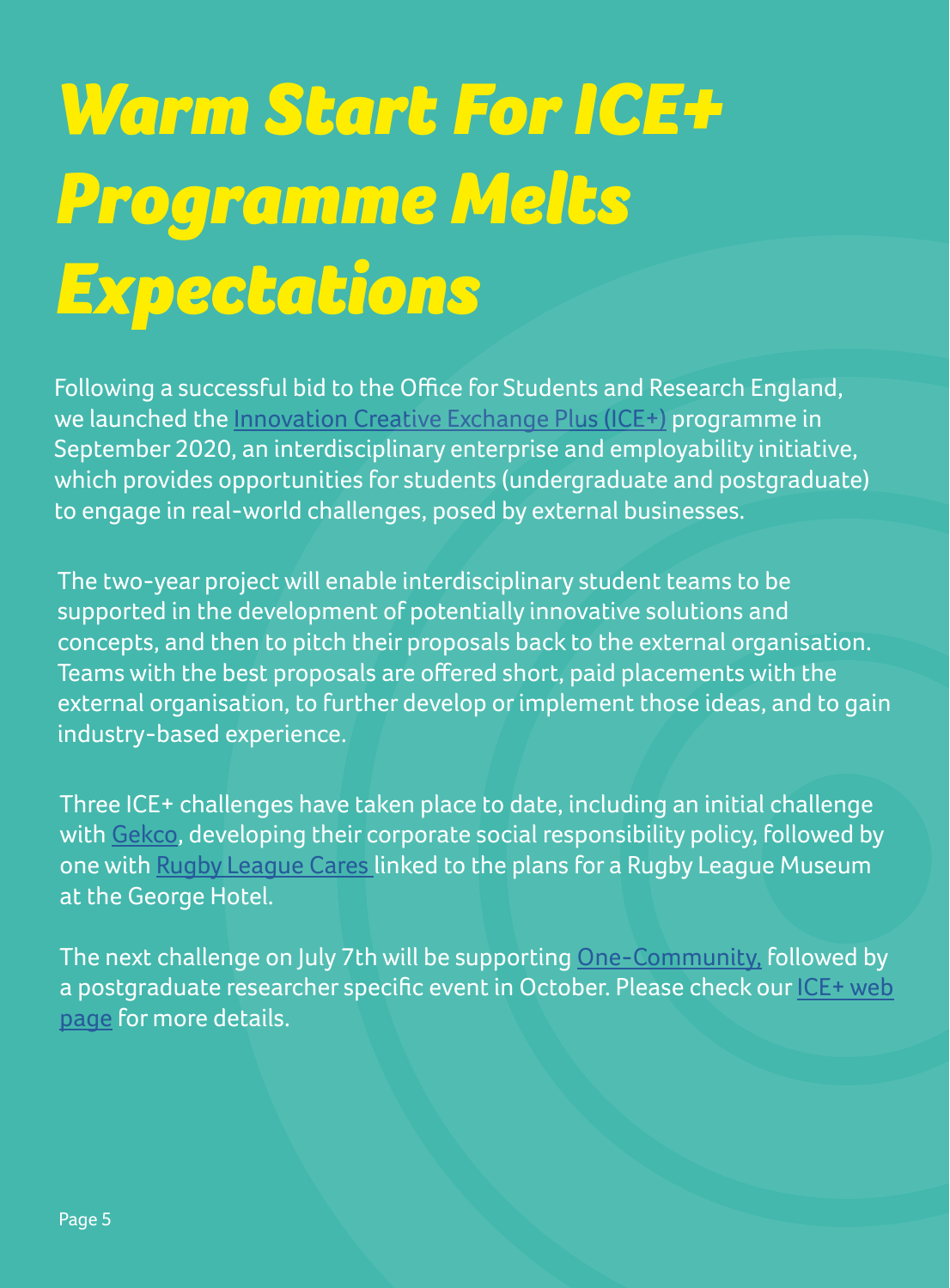# *Meet Our Supported Businesses*



### **Crab Studios**

Niall Crabtree

Niall Crabtree is the mastermind behind Crab Studios, a board game development company based in the UK. Niall's ambitions stemmed from his time as a game design undergraduate at university, where one of his assignments was to create a board game. Niall was passionate about taking his creative ideas forward and creating board games that are easy to get into but do not alienate experienced board game players. He applied this to his latest board game, Food Time Battle in Space. Niall spoke about the game having a lot of depth but only containing one A4 page as a rule book.

While running his own business during Enterprise Placement Year 2020/21, Niall spoke about the advantages of being your own boss, saying that "you can make all the decisions yourself, set your own hours and have more freedom". However, Niall recognised the challenges that come with this, as he learnt that "in business, you either succeed or you learn" and that you can't blame your boss if something goes wrong because you are your own boss.

From receiving great help primarily from Sarah Agar-Brennan, one of our Business Advisors, which involved support with the overall direction of Crab Studios, Niall is looking to break into the crowdfunding market in a way that hasn't been done before by providing rapid fulfilment. Niall said that he can make games in the UK that do not heavily emphasise on profit, which means he can make good games and get them to people within two or three months

#### instead of a year.

You can find out more about Niall and his business on his [Instagram page.](https://www.instagram.com/crab_studio/?hl=en)